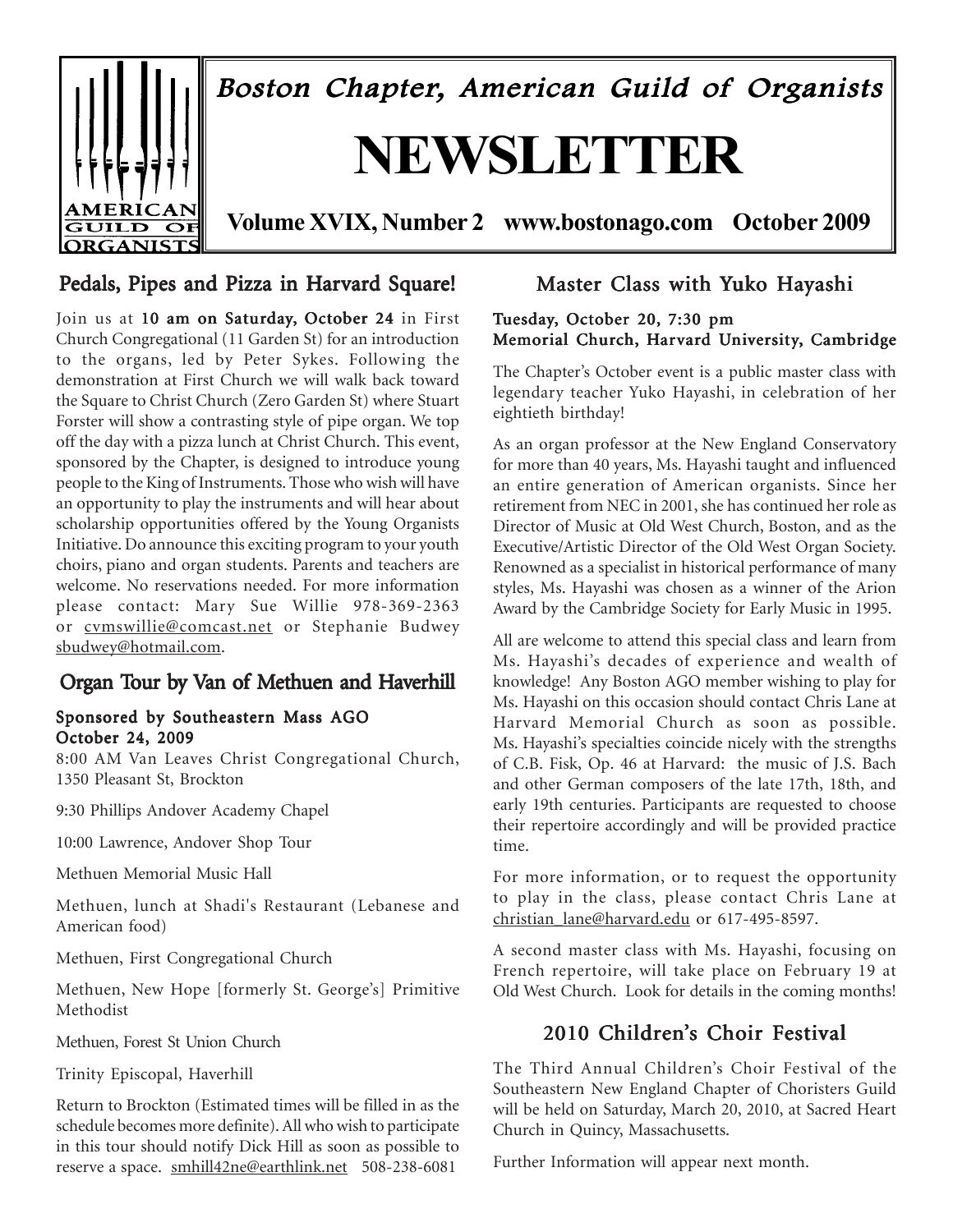# Dean's Message

### Looking Out for Ourselves

The beginning of a new season is a good time to remind our members with jobs in churches or synagogues to take steps which might be termed "looking out for ourselves." These are things which we may have done conscientiously when beginning a new position, but after several years when all seemed to be going well, have let slide: not a good idea. Here are two crucial items to check for your situation.

### Contract/Letter of Agreement

You do have one of these, don't you? This is a crucial document! Even if in a church which, as official policy, does not "do such things" or "doesn't need it because full control is given to the *head clergy*," to not have in writing the terms of your employment is just bad professional practice, both on the institution's part, and on the employee's part.

If you have a contract or agreement, pull it out to review it and see if it needs updating. This is the time of year when churches begin planning for the next year, so this is the best time to get yourself involved in the process. If you don't have a contract or agreement, start talking to those in your church who would be responsible for such.

### Regular Meetings

You do meet regularly (at least more than once or twice a year!) with your head clergy person or immediate supervisor, don't you? It could be regular staff meetings or it could be just you and the person who plan the music. Whomever, meet! Not only should these meetings be about planning future music, but they are appropriate times to "check in" on any issues or problems which may be apparent. Better and easier to address issues early on, rather than leave them unacknowledged to grow into larger issues, less easily addressed later.

These are just two key aspects of "professional practices" which need constant attention to assure and insure that our employment is satisfactory for both ourself and our employer. Charlene Higbe and the Chapter's professional development committee will be expanding on these themes in future newsletters and activities. You can also find copious information about professional development on the national AGO website: start at www.agohq.org/profession/ then look at the list of pages and documents on the right.

*-- Lee Ridgway, Dean*

# **Executive Committee Meetings**

7-9 pm, Church of the Advent, 30 Brimmer St, Boston. Charles MBTA

Tues Nov 10 Mon Jan 11 Tues Mar 9 Mon June 6

Executive committee meetings are open to all Chapter members.

Newsletter of the Boston Chapter, American Guild of Organists Published 10 times a year, September-June.

> Mailed at standard mail rates from Boston MA. Boston Chapter/AGO c/o Timothy Hughes, Membership 247 Washington St #24, Winchester MA 01890. Copyright © 2009, Boston Chapter, American Guild of Organists

### *Boston Chapter, AGO Officers 2009-2010*

| Dean                                                         |                                                  |
|--------------------------------------------------------------|--------------------------------------------------|
| ridgway@mit.edu                                              | Lee Ridgway<br>$617 - 436 - 1193$                |
| SubDean pro tem<br>laurence.carson2@verizon.net 617-451-0822 | Laurence Carson                                  |
| Treasurer                                                    | Kirk Hartung                                     |
| $k$ bhartung@aol.com                                         | 508-820-3440                                     |
| Assistant Treasurer                                          | Charlene Higbe                                   |
| $\text{cthigbe}(a)$ aol.com                                  | 617-497-0610                                     |
| <b>Broadcasts</b>                                            | Martin Steinmetz                                 |
| emsteinmetz@verizon.net                                      | 781-235-9472                                     |
| Chaplain                                                     | The Rev. David Hefling<br>617-472-0737           |
| Competitions                                                 | David Baker                                      |
| dgb137@mac.com                                               | 617-367-4260                                     |
| Examinations                                                 | Glenn Goda                                       |
| glenngoda1545@aol.com                                        | 617-442-7079                                     |
| Library                                                      | Joseph Dyer                                      |
| joseph.dyer@umb.edu                                          | 617-527-6403                                     |
| Membership Secretary                                         | Timothy Hughes                                   |
| thughes $56$ @comcast.net                                    | 781-369-1905                                     |
| Membership Committee                                         | Judy Green                                       |
| $ilgreen(\omega$ green-associates.com                        | 617-482-3044                                     |
| Newsletter                                                   | Jim Swist                                        |
| swist@comcast.net                                            | 781-643-9733                                     |
| Organ Advisory                                               | Richard Hill                                     |
| smhill42ne@earthlink.net                                     | 508-238-6081                                     |
| Placement                                                    | Janet Hunt                                       |
| janet.hunt@sjs.edu                                           | 617-746-5433                                     |
| Professional Development                                     | TBA                                              |
| Recording Secretary                                          | Kirsten Johnson                                  |
| ikmniohn@aol.com                                             | 978-443-3472                                     |
|                                                              |                                                  |
| Registrar<br>dan.mckinley@christchurchhw.org                 | Dan McKinley                                     |
| <b>SPAC</b>                                                  | 978-412-8174<br>Martin Steinmetz<br>781-235-9472 |
| emsteinmetz@verizon.net                                      | Joshua T. Lawton                                 |
| <b>Substitutes</b>                                           | 617-926-1042                                     |
| jtlawton@mac.com<br>YOI                                      | Mary Sue Willie                                  |
| cymswillie@comcast.net                                       | Stephanie Budwey                                 |
| sbudwey@hotmail.com<br>Auditors                              | Martin Steinmetz                                 |
| emsteinmetz@verizon.net                                      | 781-235-9742<br>Craig Smith                      |
| csmith@groton.org                                            | 781-740-4541                                     |
| Region I Councillor                                          | E. Lary Grossman                                 |
| elg@bradygrossman.com                                        | $413 - 247 - 9426$                               |
| District Convener                                            | Robert Browne                                    |
| rbrownel@capecod.net                                         | 508-432-7328                                     |
| Webmaster                                                    | Mark Nelson                                      |

#### *Executive Committee*

*Judy Green, Michael Smith, Mary Beekman, Mark Dwyer, Glenn Goda, Mark Nelson, Laura Jensen, Craig Benner Kathleen Adams, R. Harrison Kelton Christian Lane, Nadia Stevens*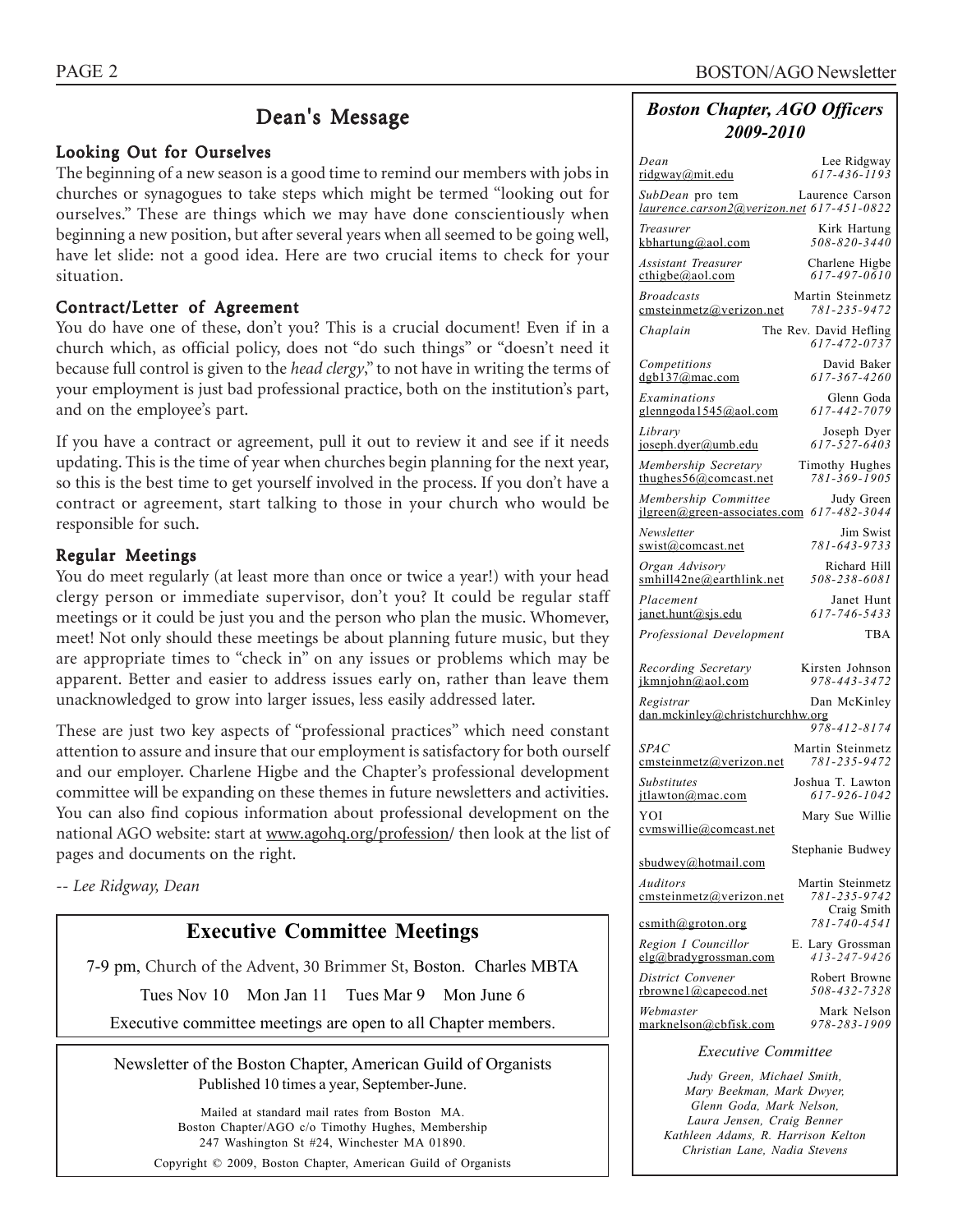# Carnegie Hall Opportunity for Young Singers

The Young Opera Company of New England and the Parish of Christ Church, Andover, are proud to announce that local conductor Marie Stultz has been invited by MidAmerica Productions to direct an auditioned treble ensemble of young singers for their 2009-2010 season at Carnegie Hall in New York City. The opera company along with the Young Classical Singers of New England will join choirs throughout the country to sing a concert of American music with full orchestra on Sunday, May 30, 2010, at 2:00 pm.

Barbara Bruns, Minister of Music at Christ Church, Andover, has joined forces with Stultz in expanding the company's choral program for treble voices of both boys and girls, ages 12-18. Young singers throughout the greater Boston area are invited to audition to be included in this unique concert entitled *America Sings.* Church choir directors working with young singers are encouraged to take advantage of this rare opportunity and recommend two or three of your finest singers to audition.

Auditions for this newly formed choir will be held BY APPOINTMENT ONLY at Christ Church, 25 Central Street, Andover through the first week of October. To arrange an audition time, call 978-664-4705. There will be an audition fee of \$15. Up to 60 young singers, both girls and boys with unchanged voices, will be accepted.

Rehearsals will be from 5:30-6:30 pm on Tuesdays at Christ Church, Andover, beginning Tuesday, October 6 and continuing through May, with time off in December and January. An alternate rehearsal time is Monday evenings from 7:30-8:30 pm at the Collins Center in Andover.

MidAmerica Productions was founded by Peter Tiboris in 1983 and has staged hundreds of concerts over the past several decades. Quoting the New York Times, "To the old question of how to get to Carnegie Hall, there's a new answer: 'Call Peter Tiboris.'"

More information on Carnegie Hall and MidAmerica productions can be found on line at www.midamericaproductions.com and information on the opera company can be found at www.young operacompany.org.

# Notice Informing Membership of Case in Progress

On June 23, 2009, an AGO Member filed a formal complaint against Our Lady of Fatima Parish in Sudbury, Massachusetts, for wrongful termination of employment. The Guild is investigating the matter according to the AGO's Procedures for Dealing with Complaints about Termination. No determination has been made at this time.

Although Guild members may provide substitute or interim services, no member may seek or accept regular or permanent employment with Our Lady of Fatima while these Procedures are pending. See the AGO's website for the current status of this case.

20th Annual Organ Benefit Recital 1875 E. & G. G. Hook & Hastings Organ NAJI HAKIM, organist Sunday, October 25 - 2:00 p.m. Cathedral of the Holy Cross 1400 Washington St., Boston Suggested donation \$20 Students & elders \$15 (617) 542-5682

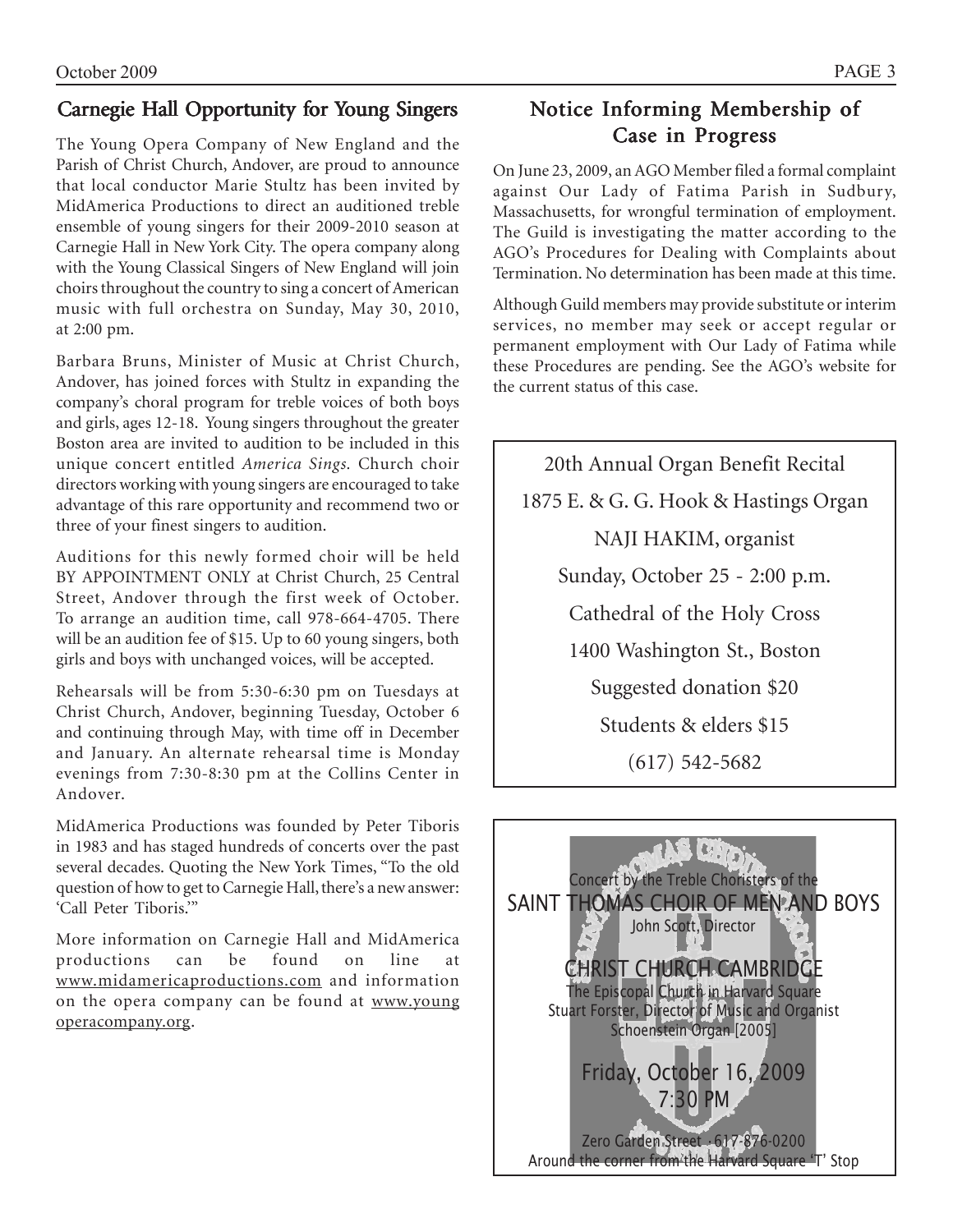# **BOSTON/AGO CONCERT CALENDAR**

### Thursday, October 1 12:15 pm

Antje Maria Traub, organ. Adolphus Busch Hall, 27 Kirkland St, Cambridge. Free

### 7:30 pm

Alexander Pfeifer, trumpet; Frank Zimpel, organ: Greene, Albinoni, Bach, Telemann, Boëllmann, Fauré, Lefébure-Wély, Purcell. Trinity Episcopal Church, 26 White St, Haverhill MA. 978-372-4244 Free 因

### 10:00 pm

Harvard University Choir (Jones, *dir*): Service of Compline. Appleton Chapel, Memorial Church, One Harvard Yard, Cambridge. 617-495-5508 Free

### Friday, October 2 12:00 noon

#### Carla Chrisfield, soprano; William Merrill, piano: Ravel, Mahler, Brahms, Dvorak, Guastavino; Finnish songs, Sephardic lullaby. First Parish, 7 Harrington Rd, Lexington MA. 781-862-8200 Free h

#### 7:00 pm

Andrea Baxter: Choral reading for choir directors. Greenwood Community Church, Presbyterian, 805 Main Ave, Warwick RI. choristersguild.org/ cg southeasternnewengland.html

### Saturday, October 3 7:30 pm

Héloïse Degrugillier, recorder; Audrey & Paul Cienniwa, basso continuo: Telemann, Bach, Handel. Hawes Room at Trinity Church, One Queen Anne Sq, Newport RI. 401-855-3096 \$25; \$22.50 online, sts, sts, mil; \$10 ages 6-18  $www.newportbaroque.org$   $\Box$ 

### 8:00 pm

Boston Singers Relief Fund Concert. Church of the Covenant, Boston. www.BostonSingersResource.org \$35 select/\$20 general/\$15 sts,srs

### Sunday, October 4 3:00 pm

Dame Gillian Weir, organ. St Joseph Memorial Chapel, College of the Holy Cross, Worcester MA. 508-792-2296 周

#### 4:00 pm

Christ Church Evensong Choir (Forster, *dir/org*): Choral Evensong: Karg-Elert, Wood, Leighton, Dyson, Willcocks, Vierne. Christ Church, Zero Garden St, Cambridge. 617-876-0200 Donation  $\Box$ 

#### 5:00 pm

Choir of Men & Boys, All Saints, Worcester; Choir of Men & Boys, All Saints, Dorchester; Boys of the Choristers of the Trinity Church, Boston: Choral Evensong: Smith, Sumison, Tallis, Wesley. All Saints Church, 10 Irving St, Worcester MA. Tea at 4:00, \$5 508-752-3766 Donation

#### 5:00 pm

Choral Evensong. Reception follows. St Michael's Church, 26 Pleasant St, Marblehead MA. 781-631-0657 Donation **b** 

### Tuesday, October 6 12:15 pm

Murray Forbes Somerville, Organ Master Class. Memorial Church, One Harvard Yard, Cambridge. 617-495-5508 Free

#### 12:15 pm

Alan Weiss, flute; Heinrich Christensen, organ: Bach, Hasse, Frederick the Great. King's Chapel, 58 Tremont St, Boston. 617-868-8658 Donation \$3 因

#### 7:30 pm

Murray Forbes Somerville, organ. Memorial Church, One Harvard Yard, Cambridge. 617-495-5508 Free

### Wednesday, October 7 12:00 noon

Stephanie Cambra & Santiago Diaz, flute & guitar. St Paul Cathedral, 138 Tremont St, Boston. Donation \$5 因

### Thursday, October 8 12:15 pm

Gail Archer, organ. Adolphus Busch Hall, 27 Kirkland St, Cambridge. Free

#### 12:30 pm

Joyce Painter Rice, organ: Buxtehude, Böhm, Pachelbel, Childs, Behnke, Guilmant, Bach. Goddard Chapel, Tufts University, Medford MA. 617-627-3427 Free 因

### Friday, October 9

#### 12:00 noon

Esprit de Cor (Archibald, *dir*): French horns: Kerkorian, Mahler, Beethoven, Handel. First Parish, 7 Harrington Rd, Lexington MA. 781-862-8200 Free [5]

### Saturday, October 10 9:30 am

Recorders/Early Music MetroWest: Playing Meeting with coaches and choral workshop. Trinity Episcopal Church, 81 Elm St, Concord MA. 978-264-0584 Choral program \$18/12 REMM Consort program \$12/ REMM Free

### Tuesday, October 13 12:15 pm

Audrey Cienniwa, cello: Bach *Suite No. 5.* King's Chapel, 58 Tremont St, Boston. 617-868-8658 Donation \$3 因

# Wednesday, October 14

#### 12:00 noon

Mina Cho presents the Miami Quartet: Jazz. St Paul Cathedral, 138 Tremont St, Boston. Donation  $$5$   $\Box$ 

### Thursday, October 15 12:15 pm

Christian Lane, organ. Adolphus Busch Hall, 27 Kirkland St, Cambridge. Free

# Friday, October 16

### 12:00 noon

Savoyard Light Opera Company; Jeffrey Jubenville, piano: Gilbert & Sullivan. First Parish, 7 Harrington Rd, Lexington MA. 781-862-8200 Free **A** 

#### 7:30 pm

The Parker Quartet: Ravel *Quartet in F Major,* others; Linda Porreca watercolors.

St Andrew's Episcopal Church, 79 Denton Rd, Wellesley MA. 781-235-7310 \$20/10/5

#### 7:30 pm

Treble Choristers of the St Thomas Choir of Men & Boys (J Scott, *dir,* Forster, *org*). Christ Church, Zero Garden St, Cambridge. 617-876-0200 Donation  $\boxed{6}$ 

#### 8:00 pm

Heinrich Christensen, organ; Jodi Hagen, violin: Bach, Hakim, Massenet, Rheinberger, Vivaldi. Maple St Congregational Church, 90 Maple St, Danvers MA. 978-774-4510 Don. \$8/5 因

# Saturday, October 17

#### 8:00 pm

Duo Maresienne: Locke, Simpson, Jenkins, Matteis, Finger, others. Lindsay Chapel, First Church Congregational, Mason & Garden Sts, Cambridge. 617-776-0692 \$22/17

### Sunday, October 18

#### 3:00 pm

Duo Maresienne: Locke, Simpson, Jenkins, Matteis, Finger, others. Somerville Museum, Central St at Westwood Rd, Somerville MA. 617-666-9810 \$17/12

#### 4:00 pm

All Saints Choirmen (Backhaus, *dir/org)*: Evensong & Benediction: Deane, Millington, Howells, Edwards. Parish of All Saints, 209 Ashmont St, Dorchester MA. 617-436-3520 Free 因

#### 4:00 pm

Almut Rössler, organ. St John's Episcopal Church, 48 Middle St, Gloucester MA. 978-283-1708 \$15/10 6

#### 4:00 pm

Jon Gillock & Dean Kauffmann, piano 4 hands: Bach *Art of the Fugue.* Back Gallery, Chapel Arts New England, Gorham, NH. 603-466-2865 Donation

#### 5:00 pm

Mark Dwyer, organ. Reception follows.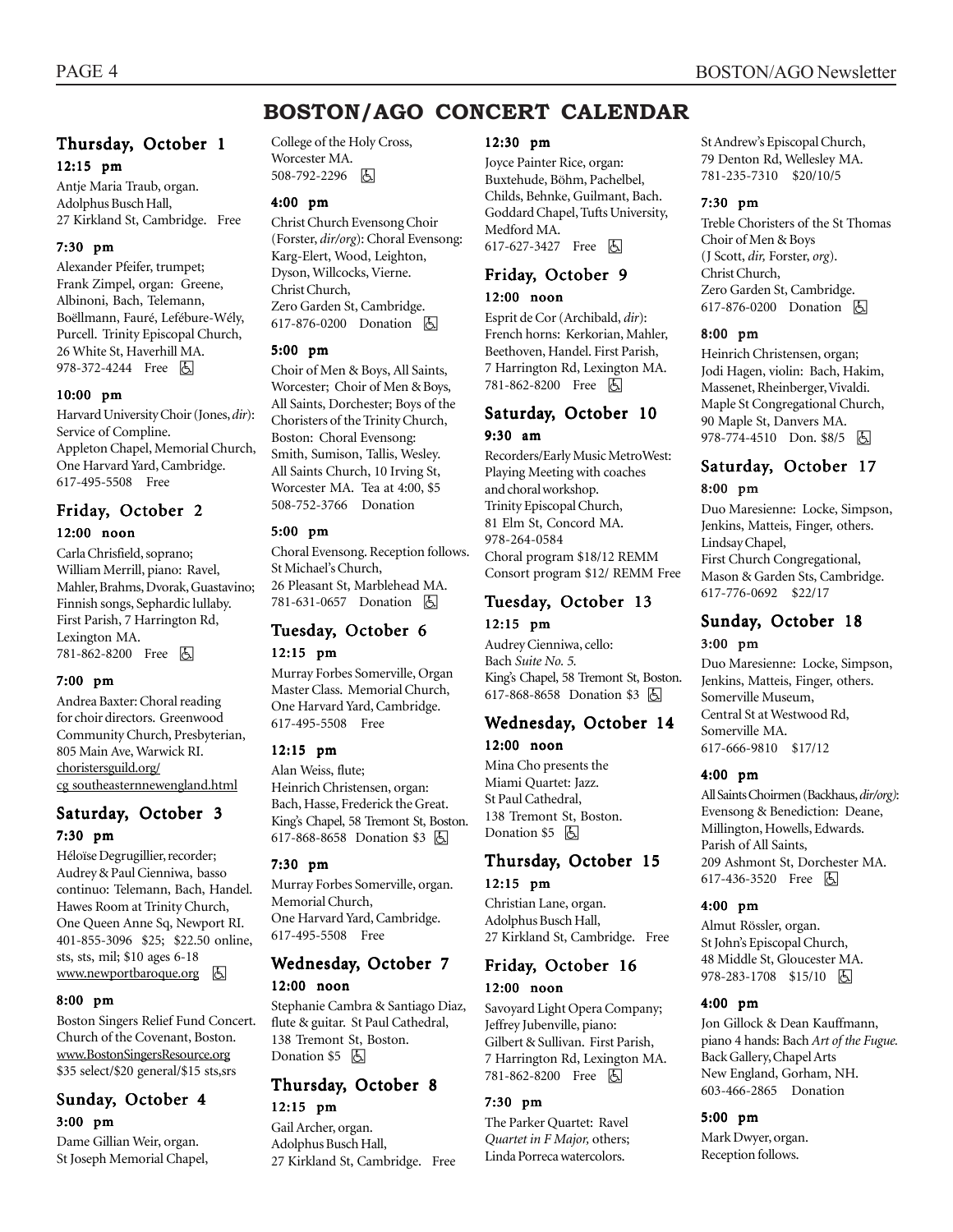### October 2009 PAGE 5

St Michael's Church, 26 Pleasant St, Marblehead MA. 781-631-0657 Donation **b** 

### Tuesday, October 20 12:15 pm

Revelia Duo: Villa-Lobos, Muczynski, Schocker. King's Chapel, 58 Tremont St, Boston. 617-868-8658 Donation \$3 因

#### 7:30 pm

Yuko Hayashi, Master Class. Memorial Church, Harvard University, Cambridge. 617-495-5508 Free

### Wednesday, October 21

#### 12:00 noon

Andrew McGovern, trumpet. St Paul Cathedral, 138 Tremont St, Boston. Donation \$5 因

#### Thursday, October 22 12:15 pm

Mitchell Crawford, organ. Adolphus Busch Hall, 27 Kirkland St, Cambridge. Free

#### 12:30 pm

Janet Hunt, piano: Beethoven, Albright. Goddard Chapel, Tufts University, Medford MA. 617-627-3427 Free **b** 

### Friday, October 23 8:00 pm

Musicians of the Old Post Road; Soloists: Haydn Celebration. Christ Church, Cambridge. **固** 781-466-6694 \$25/20, Kids Free

#### 8:00 pm

Mark Dwyer, organ: Bach, Dumage, Sowerby, Gade. Old West Church, 131 Cambridge St, Boston. www.oldwestorgansociety.org Don. \$20/\$15 OWOS/\$10 sr, st

# Saturday, October 24

#### 8:00 am to 6:00 pm

SE Mass Chapter AGO Organ Tour of Methuen & Haverhill. 508-238-6081

#### 10:00 am

YOI Pedals, Pipes, and Pizza. First Church, Congregational, 11 Garden St, Cambridge. 978-369-2363

#### 8:00 pm

Musicians of the Old Post Road. First Parish, Sudbury MA. *See Friday, October 23 at 8:00 pm.*

### Sunday, October 25 2:00 pm

Naji Hakim, organ: Benefit Organ Recital: Langlais, Franck, Hakim; Improv. Cathedral of the Holy Cross, 1400 Washington St, Boston. 617-542-5682 Don. \$20/15 **b** 

#### 3:00 pm

Calum Pasqua, Scottish violin; Susie Petrov, piano; Mark Slawson, organ: Fiddle music of Scotland & more. Second Parish U/U in Hingham, 685 Main St, Hingham MA. 781-749-1671 Don. \$10

#### 4:00 pm

45th Ecumenical Choir Festival, directed by Loryne Koebele. Gordon Memorial Chapel, Gordon College, Wenham MA. 781-643-6597 Donation h

#### 4:30 pm

Douglas Major, organ: Prelude Recital. 5:00 pm Solemn Evensong & Benediction. The Parish Choir of the Church of the Advent (Dwyer & Wood, *dir/org*): Stanford, Ayleward, Sheppard. Church of the Advent, 30 Brimmer St, Boston. 617-523-2377 x41 Donation **b** 

#### 5:00 pm

King's Chapel Choir & Soloists, Chamber Orchestra: Purcell, Handel, Haydn, Mendelssohn. King's Chapel, 58 Tremont St, Boston. 617-227-2155 Don. \$15/10 | A

#### 8:00 pm

Harvard Baroque Chamber Orchestra (Carrai, *dir*). Memorial Church, One Harvard Yard, Cambridge. 617-495-5508 Free

### Tuesday, October 27 12:15 pm

Malcom Proud, organ: Bach, Byrd. King's Chapel, 58 Tremont St, Boston. 617-868-8658 Donation \$3 [5]

### Wednesday, October 28 12:00 noon

Neara Russell, piano/voice: Pop/Rock. St Paul Cathedral, 138 Tremont St, Boston. Donation \$5 因

### 12:15 pm

Richard Hill, organ: Archer, Darke, Smart, Howells, McKinley. Unity Church, 9 Main St, North Easton MA. 508-238-6081 Donation **b** 

### Thursday, October 29 12:15 pm

Douglas Bruce, organ. Adolphus Busch Hall, 27 Kirkland St, Cambridge. Free

### Friday, October 30 7:00 pm

Michael Wayne Smith & Peter Stoltzfus Berton, organ: "Pipe Screams": Spooky music, wacky duets, silent movie, more. Costumes welcome. All Saints Church, 10 Irving St, Worcester MA. WooCard discount. 508-752-3766 \$5/3

#### 9:00 pm

Documentary film by Paul Festa (explicit language!) on Messiaen's *Apparition* à *l'Eglise Eternelle;* Peter Stoltzfus Berton, organ. Costumes welcome. All Saints Church, 10 Irving St, Worcester MA. WooCard discount. 508-752-3766 \$8/6

### Sunday, November 1 3:00 pm

Exsultemus: Josquin & His Legacy. First Luthern Church of Boston. 299 Berkeley St, Boston. 857-998-0219 \$15,25,35 -\$5 sts, srs

#### 4:00 pm

Christ Church Evensong Choir (Forster, *dir/org*): Choral Evensong: Franck, Victoria, Sumison, Willan, Harris, Langlais. Christ Church, Zero Garden St, Cambridge. 617-876-0200 Donation **b** 

#### 4:00 pm

MagnificatBoston (Engelhardt/Salvatore, *dir/org*): Choral Evensong for All Saints Day: Quinn, Stanford.

St Anne's Episcopal Church, 8 Kirk St, Lowell MA. 978-744-2796 Donation

#### 4:00 pm

Christian Lane, organ: Recital & Demonstration. United Parish of Upton, Church & Main Sts, Upton MA. 508-529-3192 Free

#### 4:00 pm

Hatsumi Miura, organ. St John's Episcopal Church, 48 Middle St, Gloucester MA. 978-283-1708 \$15/10 | 5

#### 5:00 pm

All Saints Day Concert. St Cecilia Choir of All Saints Church with Adult Choristers: Fauré *Requiem* with chamber orchestra, Hoiby, Harris, Mendelssohn, Brahms, Boulanger. All Saints Church, 10 Irving St, Worcester MA. 508-752-3766 \$25 Preferred \$12/10 WooCard discount

### Tuesday, November 3 12:15 pm

Lenora McCroskey Master Class. Memorial Church, One Harvard Yard, Cambridge. 617-495-5508 Free

#### 7:30 pm

Lenora McCroskey, organ. Memorial Church, One Harvard Yard, Cambridge. 617-495-5508 Free

### Thursday, November 5 12:15 pm

Nancy Granert, organ. Adolphus Busch Hall, 27 Kirkland St, Cambridge. Free

#### 12:30 pm

Todd Beckham, organ. Goddard Chapel, Tufts University, Medford MA. 617-627-3427 Free  $\boxed{6}$ 

#### 10:00 pm

Harvard University Choir (Jones, *dir*): Service of Compline. Appleton Chapel, Memorial Church, One Harvard Yard, Cambridge. 617-495-5508 Free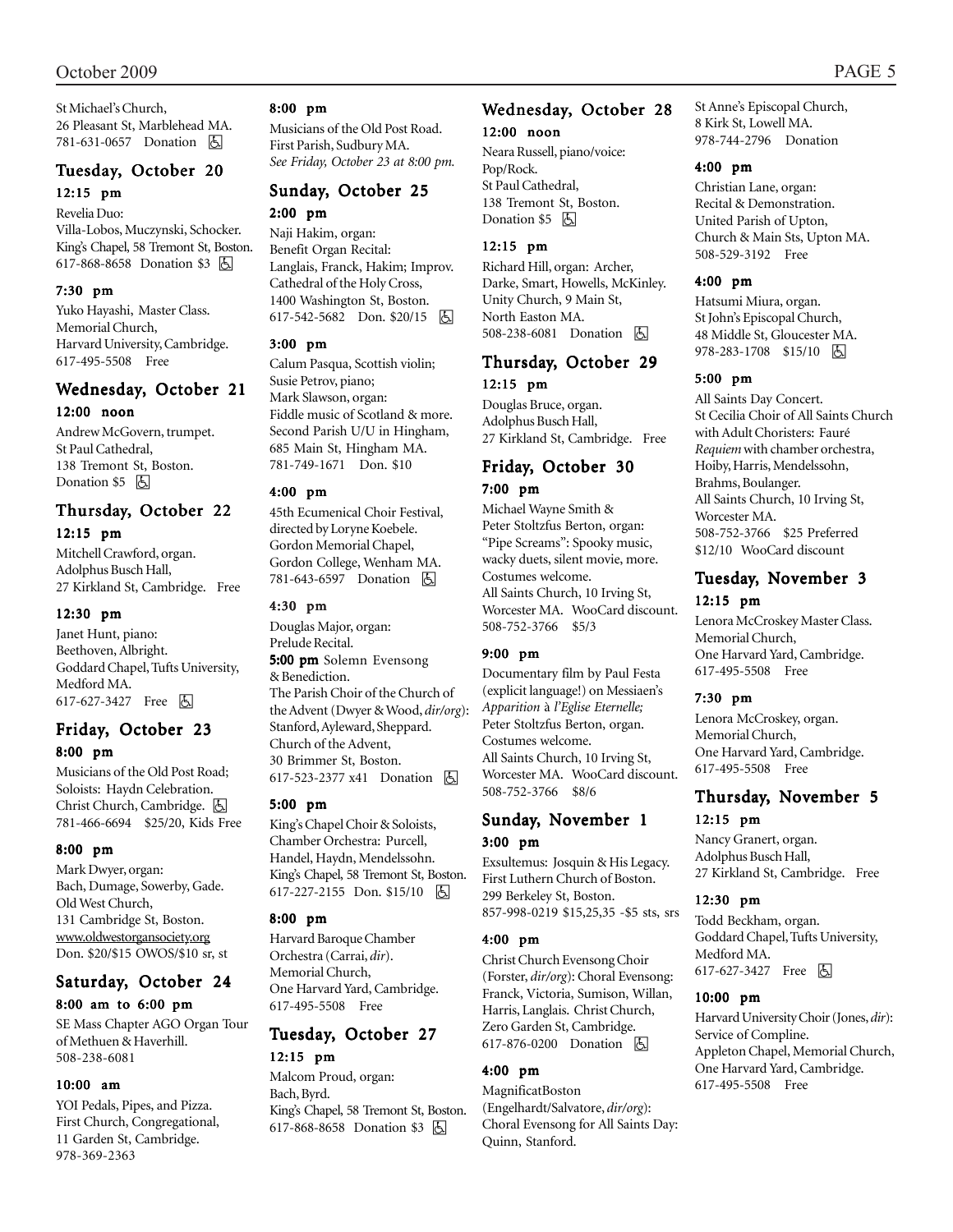#### AGO Boston Chapter Substitute List **UPDATED** September 2009

| Name                    | Phone               | E-mail                                | From/                        | Denoms.     | Available      | Available   |
|-------------------------|---------------------|---------------------------------------|------------------------------|-------------|----------------|-------------|
|                         |                     |                                       | Driving radius               | Comfortable | Sundays?       | as Interim? |
|                         |                     |                                       |                              | with        |                |             |
|                         |                     |                                       |                              | RC          |                |             |
| ALCOMBRIGHT, Matthew    | 413.652.1348        | matt.alcombright@gmail.com            | Boston $+30$ mi.             |             | P.M. only      | Yes         |
| AUNER, Edith            | (c) 617.909.3842    | Edith.Auner@tufts.edu                 | Medford $+10$ mi. preferred  | E (open to  | Yes            | No          |
|                         | (h) 781.777.2376    |                                       |                              | others)     |                |             |
|                         |                     |                                       |                              | <b>ALL</b>  |                |             |
| BAKER, David            | 617.367.4260        | dgb137@mac.com                        | Boston $+30$ mi.             |             | Yes            | Yes         |
| <b>BERMANI</b> . Eric   | 508.876.9911        | StCatherinemusic@aol.com              | New England                  | <b>ALL</b>  | P.M. only      |             |
| BROMS, Edward A.        | 617.548.3974        | ebroms@diomass.org                    | New England                  | <b>ALL</b>  | No             | No          |
|                         |                     |                                       |                              | ALL but T   |                |             |
| BUDWEY, Stephanie       | $(c)$ 508.245.2758  | sbudwey@hotmail.com                   | Boston $+50$ mi.             |             | No             | No          |
| CARSON, Laurence        | $(h)$ 617.451.0822  | laurence.carson2@verizon.net          | <b>Boston</b>                | ALL         | N <sub>o</sub> |             |
|                         | $(w)$ 781.235.0034  |                                       |                              |             |                |             |
|                         |                     |                                       |                              |             |                |             |
| CATANESYE, William      | 781.858.5087        | wcatanesye@aol.com                    | Boston $+35$ mi.             | ALL         | Yes            | Yes         |
| CIAMPA, Leonardo A.     | (c) 617.913.8647    | leonardociampa@hotmail.com            | Cambridge                    | <b>ALL</b>  | Yes            | Yes         |
| COOMAN, Carson          | 617.285.2577        | carson@carsoncooman.com               | Cambridge/Boston             | ALL         | Yes            | Yes         |
|                         |                     |                                       |                              |             |                |             |
| COVELL, Wendy           | 617.731.3726        | wendycove@verizon.net                 | <b>MBTA</b> from Boston      | <b>ALL</b>  | No             | No          |
| D'ANGELO, Rich          | (w) 617.266.2471    | wolf@channelwolves.com                | Boston Metro area            | RC (open to | Yes            |             |
|                         | (c) 617.513.8837    |                                       |                              | others)     |                |             |
|                         |                     |                                       |                              |             |                |             |
| DeCUSATI, Claire        | (h) 781-582-8722    | decusati@verizon.net                  | Greater Boston and points    | ALL         | Yes            | Yes         |
|                         | $(c)$ 781-291-9188  |                                       | south & west                 |             |                |             |
| DUERR, Cheryl           | 781.860.8893        | clduerr@verizon.net                   | Greater Boston               | <b>ALL</b>  | Yes            | Yes         |
|                         |                     |                                       |                              |             |                |             |
| DUGAS, Neil             | 617.661.2061        | n-dugas@comcast.net                   | Boston $+40$ mi.             | <b>ALL</b>  | Yes            | No          |
| FANTASIA, Philip        | 508.359.4634        | pmfantasia@mindspring.com             | Medfield                     | <b>ALL</b>  | Yes            |             |
| FLUMMERFELT, Jane       | (h) 781.734.0327    |                                       |                              |             |                | Yes         |
|                         |                     | j.flummerfelt@comcast.net             | Unrestricted driving radius  | ALL         | Yes            |             |
|                         | (c) 617.875.9310    |                                       |                              |             |                |             |
| FLYYN, Greg             | 617.730.9377        | grgrflynn@gmail.com                   | <b>Boston</b>                | <b>ALL</b>  | Yes            | Yes         |
|                         |                     | dafrsf@earthlink.net                  |                              |             |                |             |
| FRENCH, Diane           | 508.309.4876        |                                       | Ashland/Framingham $+30$ mi. | <b>ALL</b>  | Yes            | Yes         |
| FUNG, Teresa            | 781.575.0408        | $f$ ung@simmons.edu                   | Canton                       | ALL         | Yes            | Yes         |
| GAARD, Sheldon          | $(c)$ 507.318.9563  | theharpistetc@msn.com                 | New England                  | <b>ALL</b>  | Yes            | Yes         |
|                         |                     |                                       |                              |             |                |             |
| GALIE, Kevin            | 617.427.2342        | KevinJNGalie@gmail.com                | Eastern MA                   | <b>ALL</b>  | Yes            | Yes         |
| GODA, Glenn             | (h) 617.442.7079    | glenngoda1545@aol.com                 | Roxbury                      | ALL         | No             |             |
|                         |                     |                                       |                              |             |                |             |
|                         | $(w)$ 617.445.2600  |                                       |                              |             |                |             |
| GRAY, Elisabeth (Buffy) | 617.696.9575        | buffygray@msn.com                     | Milton                       | E           | Yes            |             |
|                         |                     |                                       |                              |             |                |             |
| GRUNDEEN, Paulette      | (h) 978.623.7031    | grundeen@mathbox.com                  | Andover                      | <b>ALL</b>  | Yes            | Yes         |
|                         | (c) 978.790.1878    |                                       |                              |             |                |             |
| GUSTAFSON, Karin J.     | 508.879.7262        | KJGustafson@verizon.net               | W&S of Boston                | P, E, L     | Yes            |             |
|                         |                     |                                       |                              |             |                |             |
| GUZASKY, G. Fredrick    | 781.420.6880        | fredboston@msn.com                    | Boston $+50$ mi.             | <b>ALL</b>  | Yes            | Yes         |
| HENRY, Colleen          | $(h)$ 781.305.3565  | cbhkeys@yahoo.com                     | Boston $+25$ mi.             | ALL         | No             | No          |
|                         |                     |                                       |                              |             |                |             |
|                         | $(c)$ 339.368.0442  |                                       |                              |             |                |             |
| HOGAN, Christine        | (h) 978.440.8756    | christine@hogans.org                  | Sudbury/Boston all points    | ALL         | P.M. only      |             |
|                         | $(c)$ 617.834.8146  |                                       | West                         |             |                |             |
|                         |                     |                                       |                              |             |                |             |
| HOWARD, Suzannah        | 617.792.4247        |                                       | Boston                       |             | Yes            |             |
| HUMPHREVILLE, Robert    | 617.864.0800        | r.hump@verizon.net                    | Cambridge                    | <b>ALL</b>  | Yes            |             |
|                         |                     |                                       |                              |             |                |             |
| JOHNSON, Robert         | 508.226.8991        | bobjohnson22@comcast.net              | Attleboro                    | <b>ALL</b>  | Yes            |             |
| KELTON, R. Harrison     | 617.964.3413        | rhkelton@rcn.com                      | Boston                       | <b>ALL</b>  | Yes            |             |
|                         |                     |                                       |                              | <b>ALL</b>  | No             |             |
| KWOK, Esther            | 781.986.0263        | ewkwok@aol.com                        |                              |             |                |             |
| LAMOUREUX, Daniel       | 617.232.1345        | dlamour@comcast.net                   | Brookline + 50 mi.           | <b>ALL</b>  | No             | No          |
| LANE, Christian         | 917.575.4113        | christian.lane@m                      | Cambridge                    | <b>ALL</b>  | P.M. only      |             |
|                         |                     |                                       |                              |             |                |             |
| LAWTON, Carole          | 781.641.3012        | czlawton@yahoo.com                    | Boston 20 mi. rad            | P, RC       | Yes            | Yes         |
| LUEFT, Lorraine         | 617.489.1178        | LorraineL2@peoplepc.com               | Boston $+45$ mi.             | ALL         | Yes            | Yes         |
|                         |                     |                                       |                              |             |                |             |
| LYNCH, Colin            | 603.219.0264        | clynch@sps.edu                        | Boston $+60$ mi.             | E, RC       | Yes            | Yes         |
| MARGETSON, Eunice       | 781.483.6142        |                                       | Medford                      |             | Yes            |             |
|                         | 508.285.6699        |                                       | Norton, $MA + 50$ mi.        | <b>ALL</b>  |                |             |
| MOORE, Jim              |                     | jimm88@comcast.net                    |                              |             | July 1-Sept. 7 |             |
| NOBLE, Robert           | 781.648.5618        | robert.noble@evergreeninvestments.com | Arlington                    | ALL         | Yes            |             |
| OLBASH, Michael J.      | 617.275.8129        | olbash@post.harvard.edu               | Boston/RI                    | <b>ALL</b>  | After 11 A.M.  |             |
|                         |                     |                                       | Greater Boston and points    |             |                |             |
| OWEN, Barbara           | 978.465.2068        | owenbar@juno.com                      |                              | ALL         | Yes            | Yes         |
|                         |                     |                                       | north preferred              |             |                |             |
| PAGETT, John            | 603.578.0262        | johnpagett@verizon.net                | Northern Mass./Southern NH   | <b>ALL</b>  | No             | No          |
|                         |                     |                                       |                              |             |                |             |
| PATCHEL, Steven         | 617.697.5123        | SteveP7@aol.com                       | <b>Boston</b>                | <b>ALL</b>  | No             |             |
| <b>REGESTEIN, Lois</b>  | 617.739.1340        | lois.r@att.net                        | Mission Hill                 | <b>ALL</b>  | $\rm No$       |             |
| RICE, Joyce Painter     | (h) $978.465.1901$  | JoyceOrganist@aol.com                 | Boston, N and W, NH          | ALL         | Yes            | Yes         |
|                         |                     |                                       |                              |             |                |             |
| RUPERT, Mary Jane       | 617.864.2271        | mjrupert@comcast.net                  | Cambridge                    | <b>ALL</b>  | Yes            |             |
| SANTINI, Brandon        | 781.331.0930        |                                       | Weymouth                     | ALL (pref   | Yes            | May-August  |
|                         |                     |                                       |                              |             |                |             |
|                         |                     |                                       |                              | RC)         |                |             |
| SARGEANT, George A.     | (h) 978.579.9921    | gasorg@fastmail.net                   | New England                  | <b>ALL</b>  | P.M. only      | No          |
|                         | $(c)$ 508.667.4137  |                                       |                              |             |                |             |
|                         |                     |                                       |                              |             |                |             |
| SATERLEE, Thomas        | 617.787.7874        | saterleet@yahoo.com                   | Boston $+50$ mi.             | ALL         | Yes            | Yes         |
| SCHEIBERT, Beverly      | (h) 617.739.1751    | bvjerold@aol.com                      | Boston                       | ALL         | Yes            | Yes         |
| (Jerold)                | (c) 617.240.2815    |                                       |                              |             |                |             |
|                         |                     |                                       |                              |             |                |             |
| SCHERP, Randolph        | 781.258.7791        | r scherp@yahoo.com                    | Boston metro area            | <b>ALL</b>  | Yes            | Yes         |
| SHENTON, Andrew         | 617.530.0807        | shenton@bu.edu                        | Boston                       | ALL         | No             |             |
|                         |                     |                                       |                              |             |                |             |
| SMITH, Jeffrey H.       | (c) 617.285.2618    | jeffreyhsmith@hotmail.com             | Wakefield                    | ALL         | Yes            |             |
|                         | $(w)$ 617.735.9953  |                                       |                              |             |                |             |
|                         |                     |                                       |                              |             |                |             |
| SMITH, Michael Wayne    | $(c)$ 203.645.9227  | $m$ wsmith@groton.org                 | Groton                       | ALL         | Yes            |             |
|                         | $(w)$ 978.448.7365  |                                       |                              |             |                |             |
| STEVENS, Nadia          | 617.232.8074        | nadiaste@earthlink.net                | Boston $+30$ mi.             | <b>ALL</b>  | Yes            | Yes         |
|                         |                     |                                       |                              |             |                |             |
| THOMAS, Mark            | $(c)$ 513.253.8677  | mark.thomas.1@bc.edu                  | <b>MBTA</b>                  | RC          | Yes            | Yes         |
| TOEPPNER, Lois Z.       | (h) $508.366.0509$  | toeppner4@charter.net                 | Sudbury/                     | ALL         | No             |             |
|                         |                     |                                       | Westborough                  |             |                |             |
|                         |                     |                                       |                              |             |                |             |
| TURBESSI, Joe           | $(c)$ 978.376.4036  |                                       |                              |             |                |             |
|                         | 231.343.5943        | joseph.turbessi@gmail.com             | <b>MBTA</b> from Boston      | ALL         | Yes            | Yes         |
|                         |                     |                                       |                              |             |                |             |
| WARNER, Sally Slade     | (h) 978.475.2599    | sswarner@andover.edu                  |                              | ALL         | Yes            |             |
|                         | $(w)$ 978.749.4264  |                                       |                              |             |                |             |
|                         | $(fx)$ 978.749.4265 |                                       |                              |             |                |             |
| WITTE, Douglas          | 617.242.0589        | dnwitte@hotmail.com                   | <b>MBTA</b>                  | E, P        | No             | No          |

Full membership in the Boston Chapter of the  $AGO$  is a requirement of being listed here. Further assistance, if needed, is available from the substitute list coordinator. Joshua T. Lawton  $(545 \text{ Mt}$ , Auburn Street #2, Watertown, MA 02472, 617,926,1042, JTL awton at mac.com)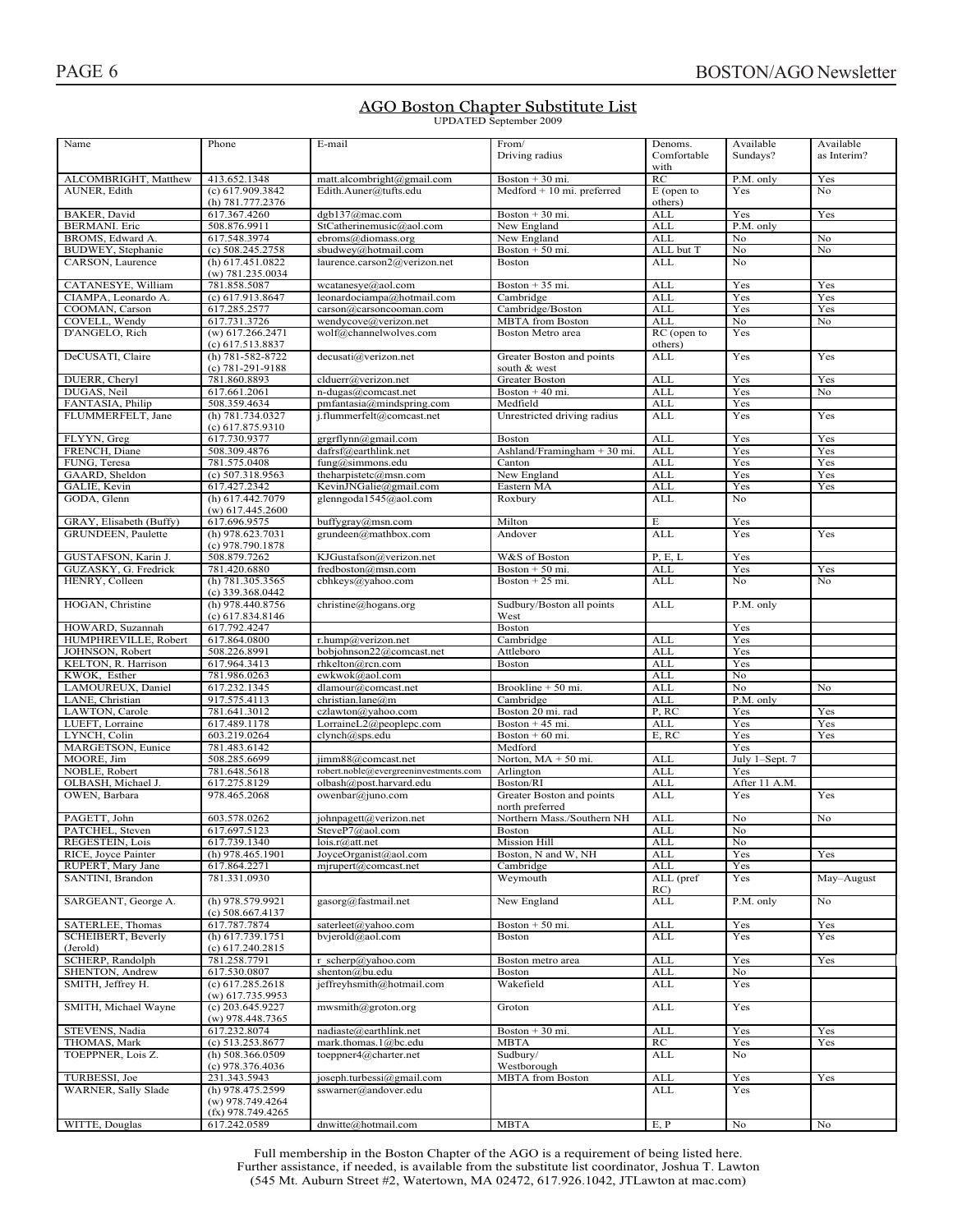# **PLACEMENT OCTOBER, 2009**

The date in brackets following a church's name shows when the church first requested a listing. Salary is income paid by the church. Services such as funerals (fn) and weddings (wd) with additional fees are estimated as shown.

### **ORGANIST/CHOIR DIRECTOR**

| Denomination Hours |       | Location      | Name of Church                         | Organ             | Salary        | Est. Add'l Comp             |
|--------------------|-------|---------------|----------------------------------------|-------------------|---------------|-----------------------------|
| Lutheran           | 15    | Holden, MA    | Immanuel Lutheran Church [09/09]       | Gress-Miles       | \$19,000      | $6 \text{ ft}$ /2 wd        |
| Armenian           | 6     | Watertown, MA | Armenian Memorial Church [05/09]       | Möller/Angerstein | \$8,300-9,100 | $2 \text{ fn}/2 \text{ wd}$ |
| Protestant         |       |               |                                        |                   |               |                             |
| <b>Baptist</b>     | $4-6$ | Boston, MA    | First Baptist Church of Boston [07/09] | Hook & Hastings   | $$12,000$ max | $?$ fn/6 wd                 |
| Episcopal          | 18    | Haverhill, MA | Trinity Episcopal Church [07/09]       | Aeolian-Skinner   | \$20,500-     | $5$ fn/1 wd                 |
|                    |       |               |                                        |                   | \$30,000      |                             |
| Methodist          |       | Wakefield, MA | Wakefield/Lynnfield United Methodist   | Allen             | \$10,000      | $3$ fn/2 wd                 |
|                    |       |               | Church [06/09]                         |                   |               |                             |

### **DIRECTOR ONLY**

| $\cdots$<br>Catholic<br>Roman | 20 | ∴ambridge. | t John the Evangelist [07/09] | $\mathbf{r}$<br>Rodgers<br>ັ | 0.0000<br>0.2200<br>. 7 Y<br>74<br>$22,830 - 22,224$ | $85$ fn/8-10 |
|-------------------------------|----|------------|-------------------------------|------------------------------|------------------------------------------------------|--------------|
|                               |    | МA         |                               |                              |                                                      | wa           |

Please also see postings at www.bostonago.com for contact information regarding these openings. Some churches here may no longer be receiving names but have not notified placement.

The following positions have been filled: St Michael's Episcopal Church, Holliston, MA.

**LISTING YOUR CHURCH ON THIS PAGE** Contact Janet Hunt, Placement Coordinator, at janet.hunt@sjs.edu.

# Next Deadline: October 9 for November 2009 Issue

Please send all notices, news, and articles to:

Jim Swist, 34 Jason Street #2, Arlington MA 02476 Or e-mail to swist@comcast.net (please no phone calls) (inline mail text or .doc/.pdf file attachment)

Include: day, date, time, brief description of program, location, address, phone number, price (or donation/free), and whether handicap-accessible.

# Advertising 2009-2010

The back page ad space is available at \$85 for November, January through April, and June (Summer). There is a limit of two back page ads for any one organization per season. Inside quarter-page ads are accepted at any time for \$25 each.

Contact the Editor to reserve space.

# **Broadcast Schedule, October 2009 WCRB (99.5 fm)** CELEBRATING 50 YEARS OF BROADCASTING ON WCRB

Martin Steinmetz, Executive Producer and Technical Director

| Rob Stuart-Vail Announcer |                      |                                             |                                       |  |
|---------------------------|----------------------|---------------------------------------------|---------------------------------------|--|
| <b>Broadcast Date</b>     | Performer            | Location                                    | <b>Music</b>                          |  |
| October 4                 | 2009 Members'        | Holy Name Church, West   Various selections |                                       |  |
|                           | recital              | Roxbury                                     |                                       |  |
| October 11                | Peter Sykes and Mark | Methuen Memorial                            | Re-creation of 1863 program: Music of |  |
|                           | Dwyer                | Music Hall                                  | Palestrina, Purcell and Mendelssohn   |  |
| October 18                | 2009 Members'        | Holy Name Church, West                      | Various selections                    |  |
|                           | Recital              | Roxbury                                     |                                       |  |
| October 25                | Ezeqiel Menendez     | Busch Hall, Cambridge                       | Mendelssohn Sonatas                   |  |